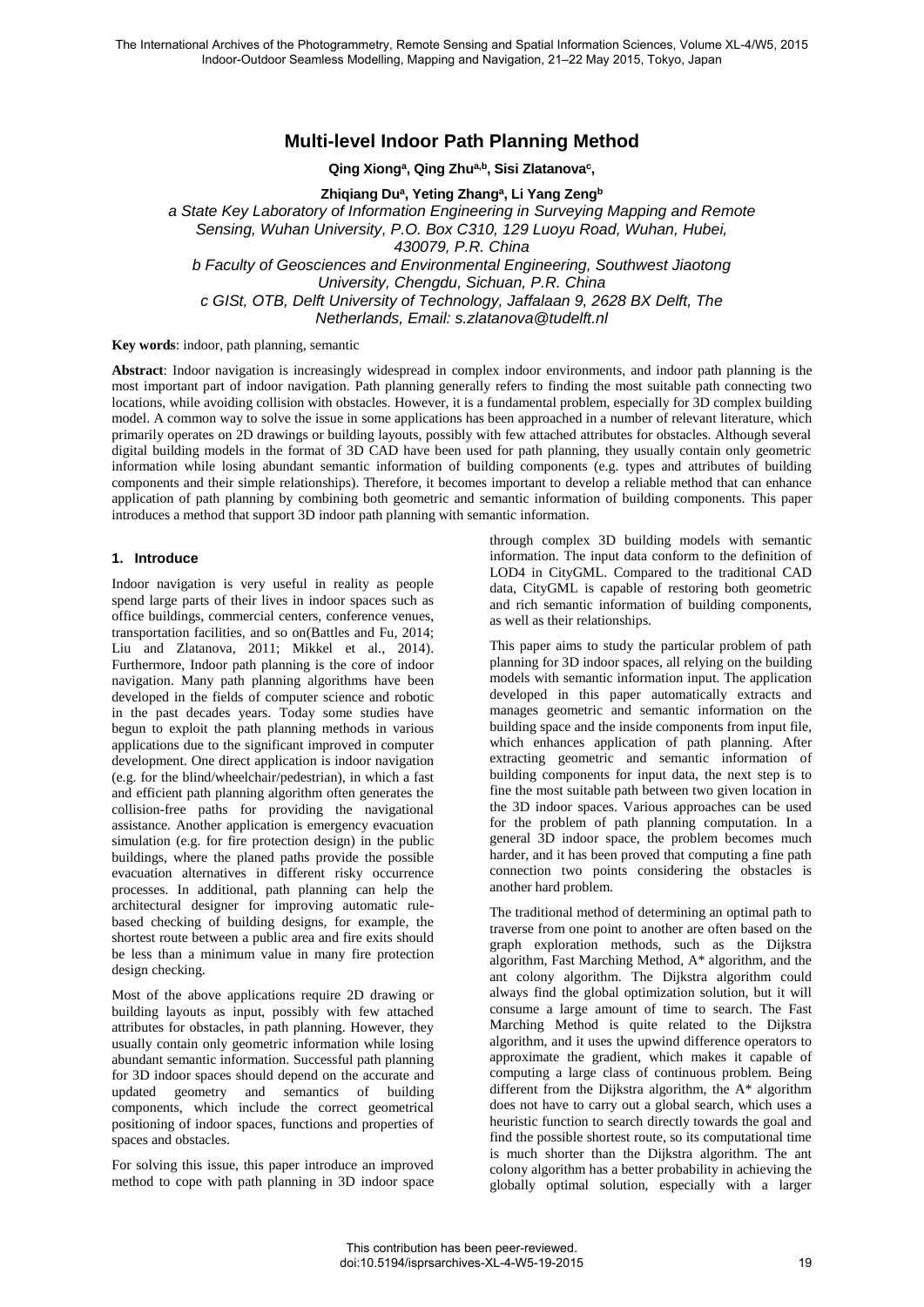number of iterations, but this will lead to cost of a larger computation time. However, the traditional methods do have some limitations in 3D indoor environment. One is the execution efficiency and precision of the algorithm do not conform the real scene very well, especially at the part of corner. Second is they could not deal with multifloor issues with foreseeing a wonderful effect.

This paper introduces an improved semantic-oriented path planning method based on A\* algorithm. Firstly, the valuable geometric and semantic information is extracted from the input data, where the geometric information will traverse from vector data to grid data. Then, the method will find the most suitable path for a start location to goal destination by evaluating the weight factors of each criterion at grid nodes, which considering the vertical circulations like stairs or elevators between different floors. There will be an experiment for testing the method, and the input data includes two 3D building models containing some obstacles.

# **2. Coarse-to-fine indoor path planning method**

This paper's method is to transform the input geometric data, which is triangularization, into voxelization data. The first process should inherit the semantic information from the input data. Then creating the semantic region based on the voxels. Additionally, we get the navigation meshes based on the contours of the regions. Finally, we use the A\* algorithm based on the navigation meshes to find the path with input semantic conditions.

#### *2.1 Voxelization process*

Refer to classic voxelization methods(Jones and Satherley, 2000; Oomes et al., 1997; A et al., 1993), we use voxels to present the 3D model's surface information for preparing the data of the next steps. As show in [Figure 1,](#page-1-0) the voxels inherit the triangle's semantic information.



Figure 1 Voxelization process

#### <span id="page-1-0"></span>*2.2 Regions generation*

After the voxelization process, we now have the voxels set with unrelated relations. This step is to figure out which voxels form potential surfaces of contiguous regions. For this purpose, we introduce the voxel pillar in this paper. We set the voxel pillar contains the same semantic information and the same projected coordinates in x-y plane. As show in Figure 2, for each pillar, its axis-neighbour columns are searched for candidates. A pillar in the neighbour is considered a neighbour pillar if both of the following conditions are met: the up or down between the floors of the two pillars is less than the threshold value. This setting allows for surfaces such as stair steps to be detected as valid neighbours.



Figure 2 Creating neighbour relations

In this paper, the regions are groups of contiguous pillar that represent walkable surface area with same semantic information. The watershed algorithm is used for initial region creation(Haumont et al., 2003). Using the watershed analogy, the pillars which are furthest from a border represent the lowest points in the watershed. A border pillar represents the highest possible water level. The main loop iterates, starting at the lowest point in the watershed, then increments with each loop until the highest allowed water level is reached. This slowly "floods" the pillars starting at the lowest points. During each iteration of the loop, spans that are below the current water level are located and an attempt is made to either add them to exiting regions or create new regions. During the region expansion phase, if a newly flooded pillar borders an existing region, it is usually added to the region. Any newly flooded span that survives the region expansion phase is used as a seed for new region creation. Regions that are unnecessarily small, which may be caused by the size of input geometric data, are ignored for indoor path planning's presentation.

# *2.3 Contour generation*

For creating contours, we care about the edges of the pillars. There are two types of edges: region and internal. Region edges are pillar edges across which the neighbour is in another region. Internal edges are pillar edges across which the neighbour is in the same region.

The first step is to categorize edges as either region edges or internal edges, as shown in [Figure 3.](#page-2-0) For each pillar, we can check all axis-neighbours. If an axis-neighbour is not in the same region as the current span, the edge is flagged as a region edge.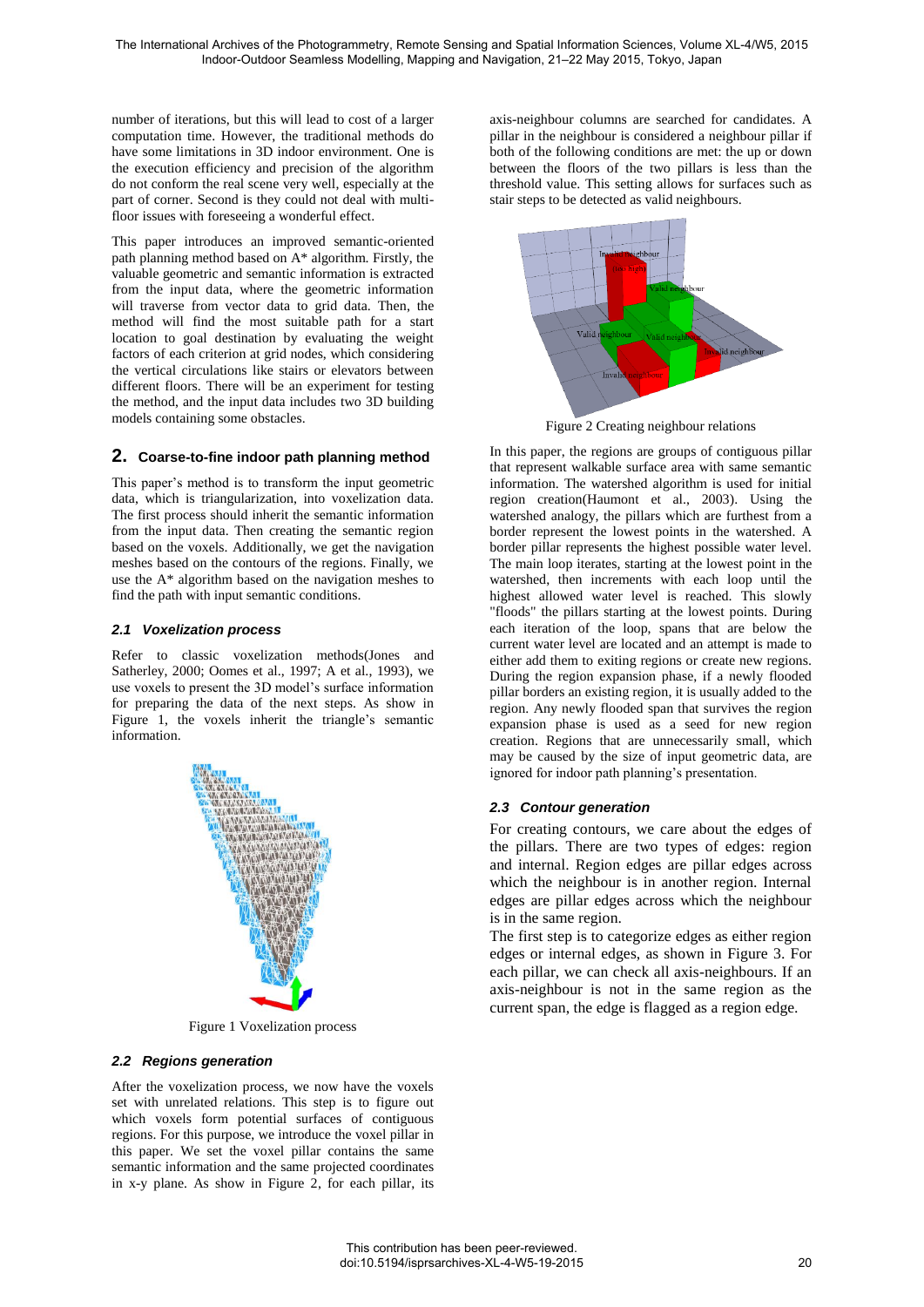

Figure 3 Searching for region edges

<span id="page-2-0"></span>Once we have information on which pillar edges are region edges, we can build a contour by walking the edges, as shown in [Figure 4.](#page-2-1) Once again we iterate the pillars. Also, the regions inherit the semantic information of pillars.



Figure 4 Building the contour of regions

# <span id="page-2-1"></span>*2.4 Navigation meshes generation*

The navigation meshed generation is the triangulation process of contours of regions(Oliva and Pelechano, 2013). Triangulation is performed by walking the edges of the contour and, for each group of three vertices, determining whether a valid internal triangles can be formed. From all potential candidates, select the one with the shortest new edge. The process continues with the remaining vertices until triangulation is complete.

Firstly, as shown in [Figure 5,](#page-2-2) finding potential partitions of contour by walking the edges.



Valid Partitions **Invalid Partitions** 

Figure 5 Finding potential partitions

<span id="page-2-2"></span>Then selecting the shortest partition and form a triangle. Getting rid of invalidated partitions and generate new potential partitions, as shown in [Figure 6.](#page-2-3)



Figure 6 Triangulation of contour

<span id="page-2-3"></span>Iterating the partitions, finally, we get the final triangulation, as shown in [Figure 7.](#page-2-4)





# <span id="page-2-4"></span>*2.5 Path planning with A\* algorithm*

After navigation meshes generation, each triangle has its own semantic information. This paper refer to the existing A\* algorithm with triangulation (Cui and Shi, 2011; Zhongshan et al., 2011). As shown in , we set a start point A and an end point B, and finally generating a path from A to B.



Figure 8 A\* algorithm with triangulation

However, the triangulation result contains semantic information, which means any point in the navigation meshes should have a semantic name, or location name. Then, we could find a path from an indoor location to another indoor location.

# **3. Experiment**

According to the indoor path planning method introduced above, this paper using a two floors building for experiment. The input data and voxelization result show in [Figure 9.](#page-3-0)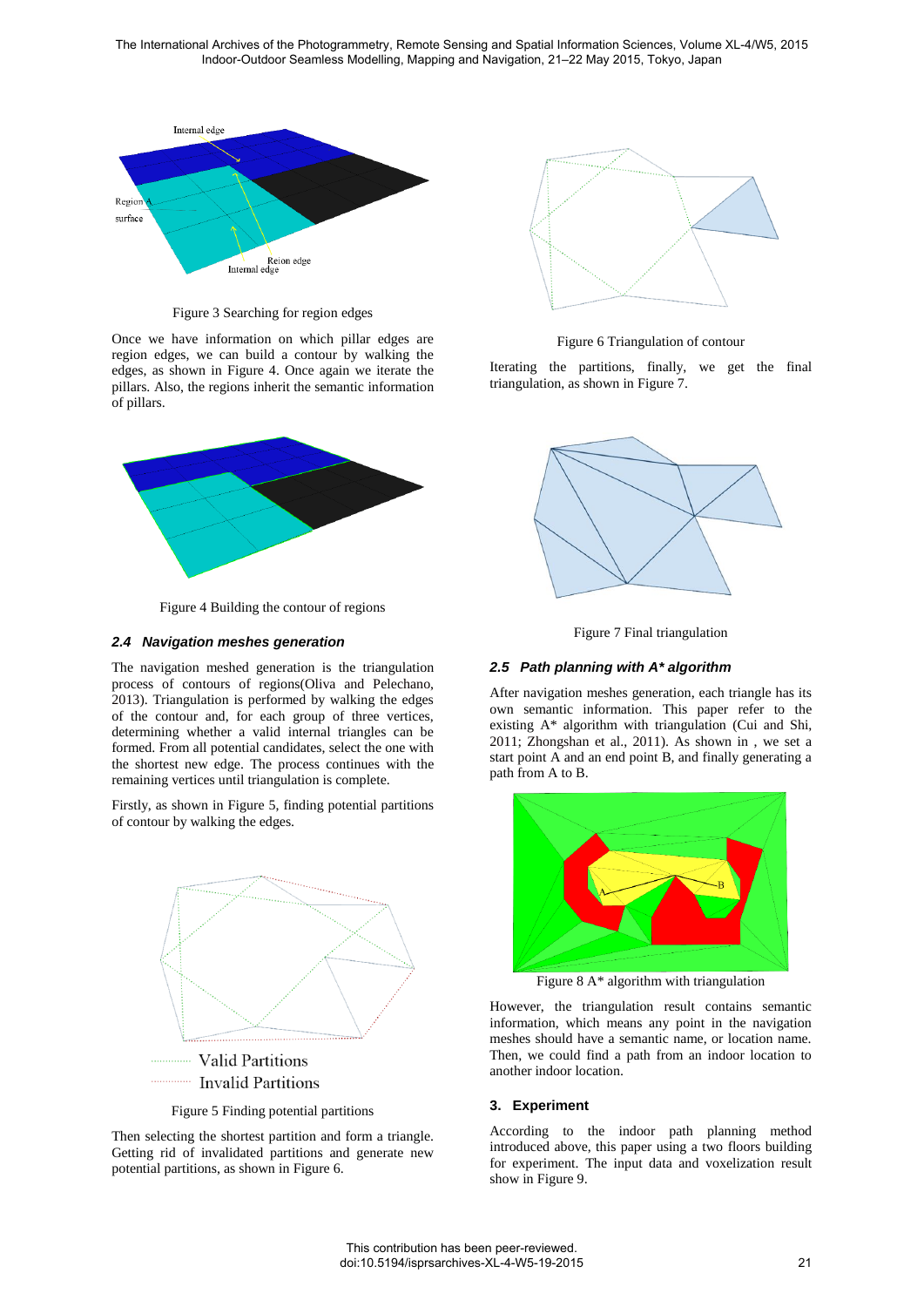

Figure 9 The input data and voxelization result

<span id="page-3-0"></span>It contains 2300 vertexes and 3600 triangles as input geometric data. And the voxelization result contains 35752 voxels as the voxel size is 0.3 \* 0.3 \* 0.3.

The region generation result shows in [Figure 10.](#page-3-1) The reason of top-right region does not have connection relations with other regions is that the room's door is closed (as shown in [Figure 9\)](#page-3-0).



Figure 10 Regions generation result and connection between regions

<span id="page-3-1"></span>The contour and navigation meshes generation results show i[n Figure 11.](#page-3-2) 



Figure 11 Contour and navigation meshes generation results

<span id="page-3-2"></span>Then we set an example the finding an indoor path from "Hall" to "Room 101", the result with A\* algorithm shows in [Figure 12.](#page-3-3)



Figure 12 Indoor path planning from "Hall" to "Room  $101"$ 

<span id="page-3-3"></span>As the same above, shows the path from "Room 102" to "Staircase".



Figure 13 Indoor path planning from "Room 102" to "Staircase"

### **4. Conclusion**

As the experiment shows, this paper's indoor path planning method could generate a fine rout from one semantic location to another semantic location. And this process does not break the integrity of original geometric data, and also inherit the semantic information. This should perform nice in indoor navigation application. However, the finally path did not conform to the human's walking habit in indoor, as some part of the path is too close to the wall or staircase. This defect will be improved in the next research.

#### **5. Acknowledgement**

This work is supported by National Science and Technology Support Program of China (No. 2012BAH35B03), and the National Natural Science Foundation of China (No. 41171311).

#### **References:**

A, K., D, C. and R, Y., 1993. Volume graphics. IEEE Computer, 51 - 64(26).

Battles, A. and Fu, W., 2014. Navigating Indoor with Maps: Representations and Processes.

Cui, X. and Shi, H., 2011. A\*-based pathfinding in modern computer games. International Journal of Computer Science and Network Security, 11(1): 125-- 130.

Haumont, D., Debeir, O. and Sillion, F., 2003. Volumetric cell-and-portal generation. Blackwell Publishing, Inc, pp. 303--312.

Jones, M.W. and Satherley, R., 2000. Voxelisation: Modelling for volume graphics. Press, pp. 319--326.

Liu, L. and Zlatanova, S., 2011. Towards a 3D network model for indoor navigation. CRC Press, pp. 79-94.

Mikkel, B., de Haas, C., Lu, H., Xie, X. and Pilvinyte, A., 2014. Constructing indoor navigation systems from digital building information. Data Engineering (ICDE), 2014 IEEE 30th International Conference on, pp. 1194- 1197.

Oliva, R. and Pelechano, N., 2013. NEOGEN: Near optimal generator of navigation meshes for 3D multilayered environments. Computers & Graphics, 37(5): 403 - 412.

Oomes, S., Snoeren, P. and Dijkstra, T., 1997. 3D shape representation: Transforming polygons into voxels. In: B. ter Haar Romeny, L. Florack, J. Koenderink and M. Viergever (B. ter Haar Romeny, L. Florack, J. Koenderink and M. Viergever)^(B. ter Haar Romeny, L. Florack, J. Koenderink and M. Viergevers)|,\*Scale-Space Theory in Computer Vision. Lecture Notes in Computer Science. Springer Berlin Heidelberg, pp. 349-352.

Zhongshan, X.X.D.O., Zhongshan, P.R.C.K. and China, P.R., 2011. Pathfinding of 3D Game with Navigation